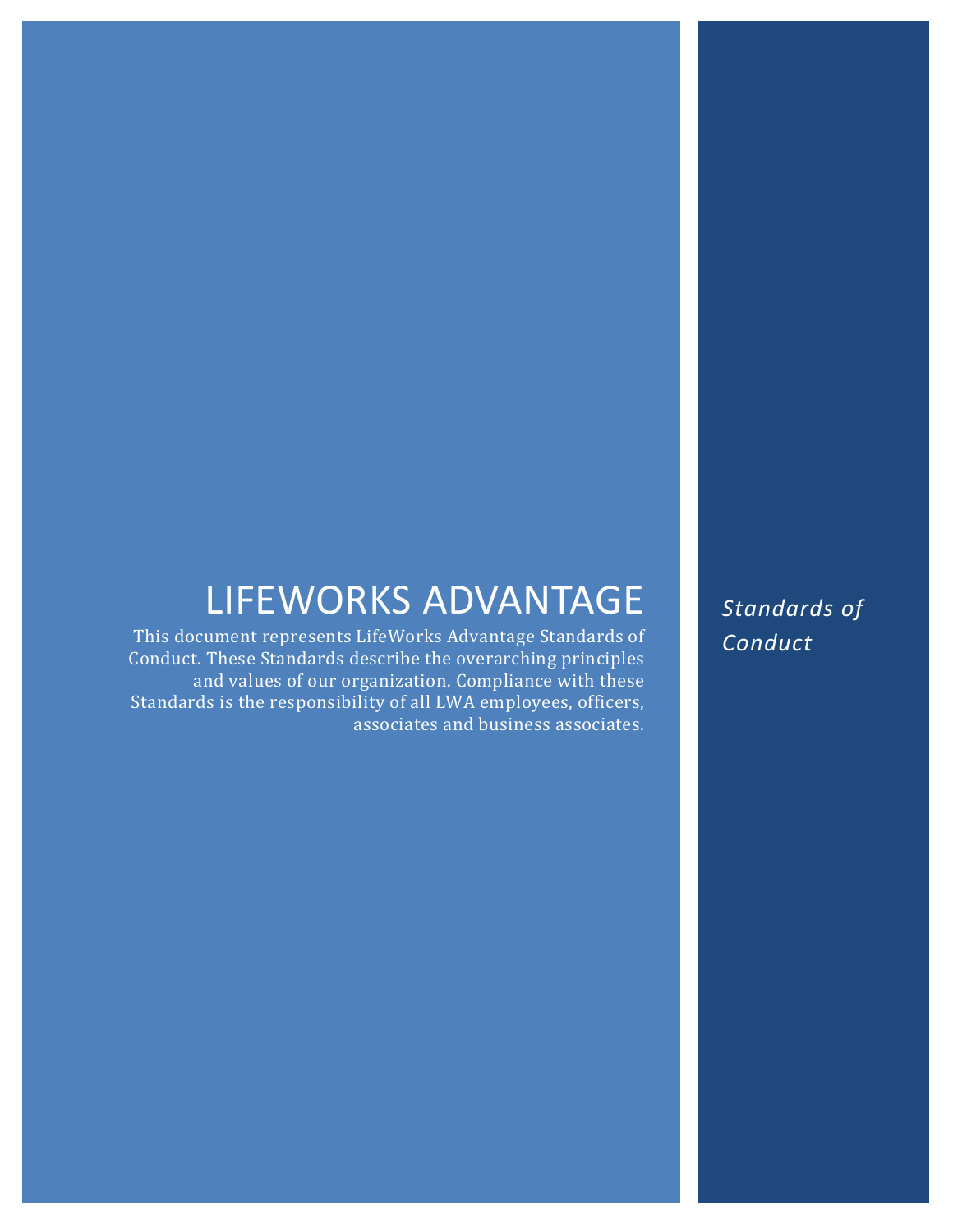# Table of Contents

| Reporting Potential or Detected Noncompliance or Fraud, Waste, and Abuse 7 |  |  |  |
|----------------------------------------------------------------------------|--|--|--|
|                                                                            |  |  |  |
|                                                                            |  |  |  |
|                                                                            |  |  |  |
|                                                                            |  |  |  |
|                                                                            |  |  |  |
|                                                                            |  |  |  |
| LifeWorks Advantage Compliance Officer Contact Information  10             |  |  |  |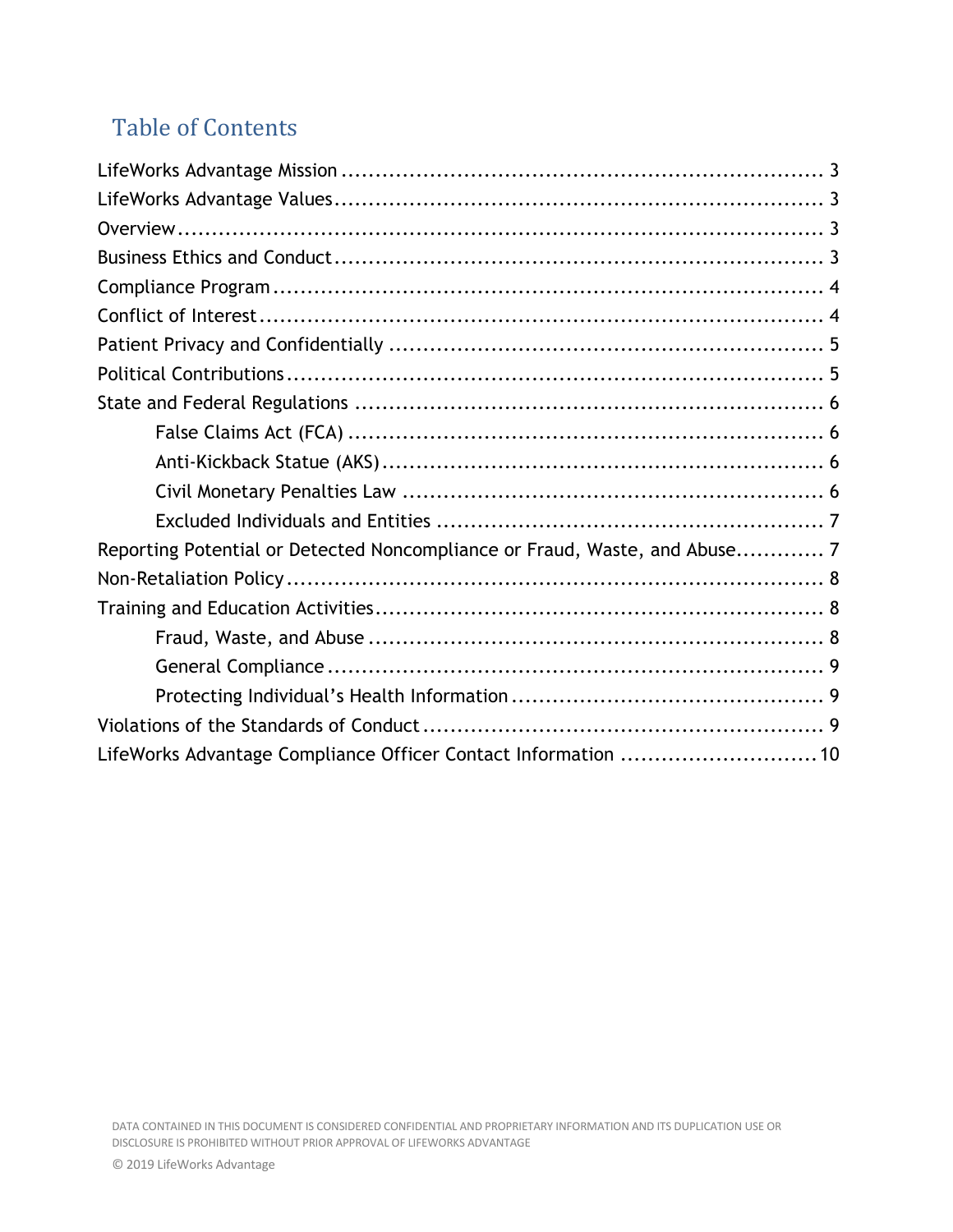

## <span id="page-2-0"></span>**LifeWorks Advantage Mission**

LifeWorks Advantage mission is to provide an effective, system-wide, measurable approach to continuously monitoring, evaluating and improving access and quality of care and services for enrolled members and to work with providers to ensure a quality health care experience for enrolled members using a cost-effective and efficient method.

## <span id="page-2-1"></span>**LifeWorks Advantage Values**

Dedication to our mission demonstrated by how well we treat members, families, staff and providers.

#### <span id="page-2-2"></span>**Overview**

LifeWorks Advantage, LLC (LWA) Standards of Conduct is the embodiment of the Sponsors values as a Health Maintenance Organization (HMO) I-SNP Medicare Advantage plan designed to care for individuals who meet the definition of institutional level of care. The Standards of Conduct describes the overarching principles and values of the organization and our core beliefs that what we do is important and necessary in maintaining the health and well-being of our members. The principles outlined in the Standards of Conduct also set forth guidelines to establish policies in order to ensure compliance with state and federal laws and regulations.

The Standards of Conduct apply to all employees and associates, both full and part time student interns, contractors, vendors and First Tier, Downstream and Related Entities (FDRs) doing business for or on behalf of LWA. The Standards of Conduct are administered by the Compliance Officer who reports directly to the Chief Executive Officer (CEO) and Board of Directors. Everyone has the responsibility to read the Standards of Conduct, understand its importance in the culture of LWA, and question anything that may be unclear. The Standards of Conduct provides the framework for everyone to act professionally while maintaining a high ethical standard.

LWA is locally-managed by Medical Facilities of America LifeWorks, LLC an affiliated entity of Medical Facilities of America, Inc.

## <span id="page-2-3"></span>**Business Ethics and Conduct**

The successful business operation and reputation of LWA is built upon the principles of fair dealing and ethical conduct of our employees, officers and associates. Our reputation for integrity and excellence requires careful observance of the spirit and letter of all applicable laws and regulations, as well as a scrupulous regard for the highest standards and personal integrity.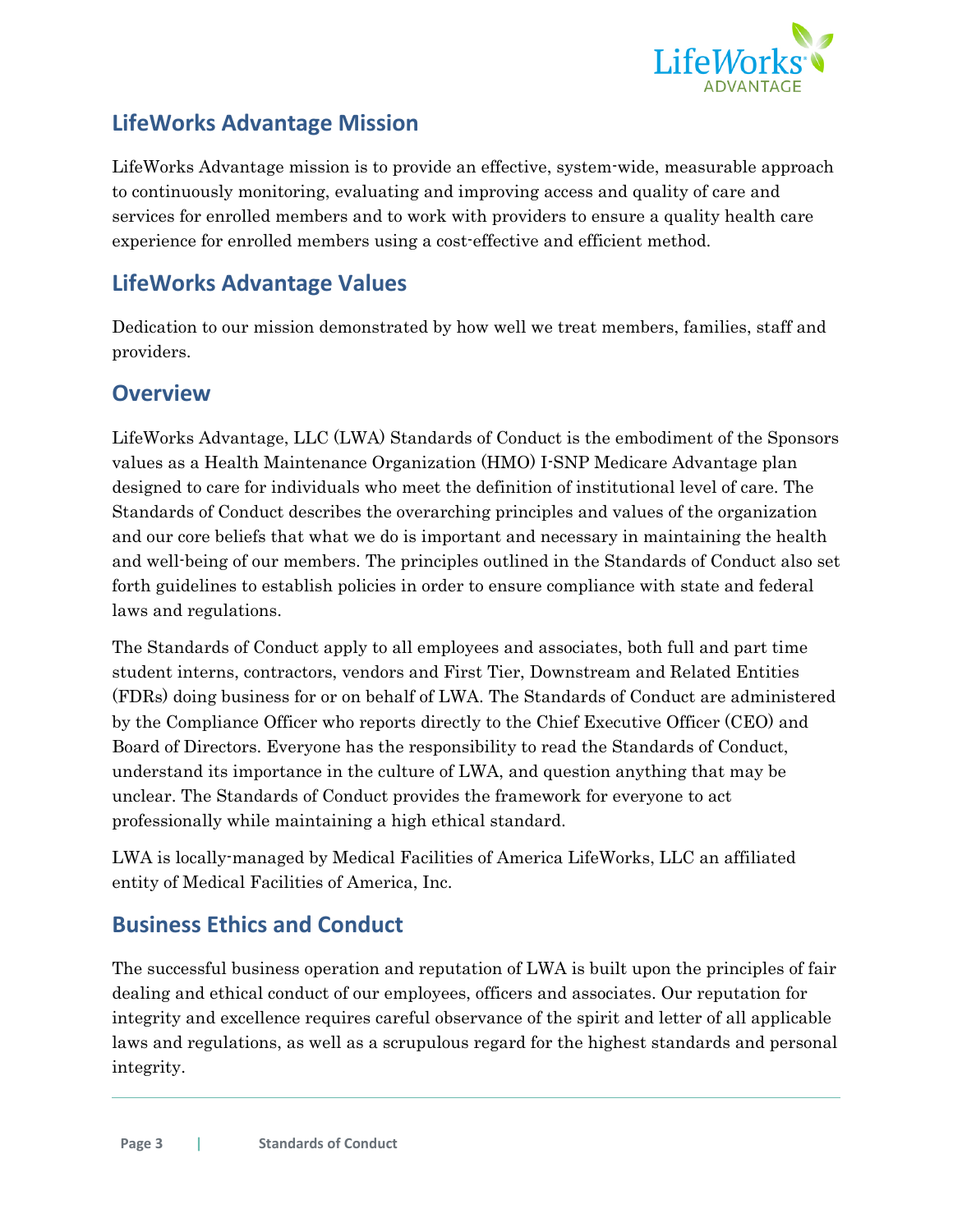LWA success is dependent upon our members' trust and we are dedicated to preserving that trust. Associates are expected to conduct themselves in a way that will merit the continued trust and confidence of our members. LWA will comply with all applicable state and federal laws and regulations. As such, associates are expected to conduct business in accordance with the letter, spirit, and intent of all relevant laws and to refrain from any illegal, dishonest, or unethical conduct.

An associate's actions under the Standards of Conduct are significant indications of the individual's judgment and competence. Accordingly, those actions constitute an important element in the evaluation of the associate for position assignments and promotion. Correspondingly, insensitivity to or disregard of the Standards of Conduct principles will be grounds for appropriate disciplinary action.

## <span id="page-3-0"></span>**Compliance Program**

LWA Compliance Program which includes a Medicare Advantage Plan (Part C) and Medicare Prescription Drug Plan (Part D), is administered by the Compliance Officer. The Program (LifeWorks Advantage\_H2185\_Compliance Program\_CY) outlines LWA's commitment and strategy to comply with all applicable state and federal laws and regulations with an emphasis on Medicare health plan compliance. The Compliance Program further describes the LWA's commitment to ethical business practices and behavior.

The Compliance Program provides the framework to assure that employees, officers, managers, volunteers, interns, Board of Directors and FDRs (i.e. business associates, contractors, subcontractors) comply with LWA's Standards of Conduct and requirements to prevent, detect, and mitigate potential fraud, waste, and abuse (FWA).

The Compliance Program and its policies and procedures are reviewed and revised at least annually, and more frequently, as needed. LWA's Board of Directors reviews and approves the Compliance Program.

The Compliance Program includes, but is not limited to, the seven (7) compliance elements specified in 42 C.F.R.  $\S$  422.503(b)(vi) and 423.504(b)(4)(vi) and associated sub regulations.

## <span id="page-3-1"></span>**Conflict of Interest**

It is LWA's policy to protect its interest when it is contemplating entering into a transaction or arrangement that might benefit the private interest of a corporate officer, executive, medical and utilization review staff member, department director or provider. All associates have an obligation to conduct business within guidelines that prohibit actual or potential conflicts of interest.

An actual or potential conflict of interest occurs when an employee, officer or associate is in a position to influence a decision that may result in a personal gain for that individual or for a relative as a result of business dealings with LWA. For the purposes of the Standards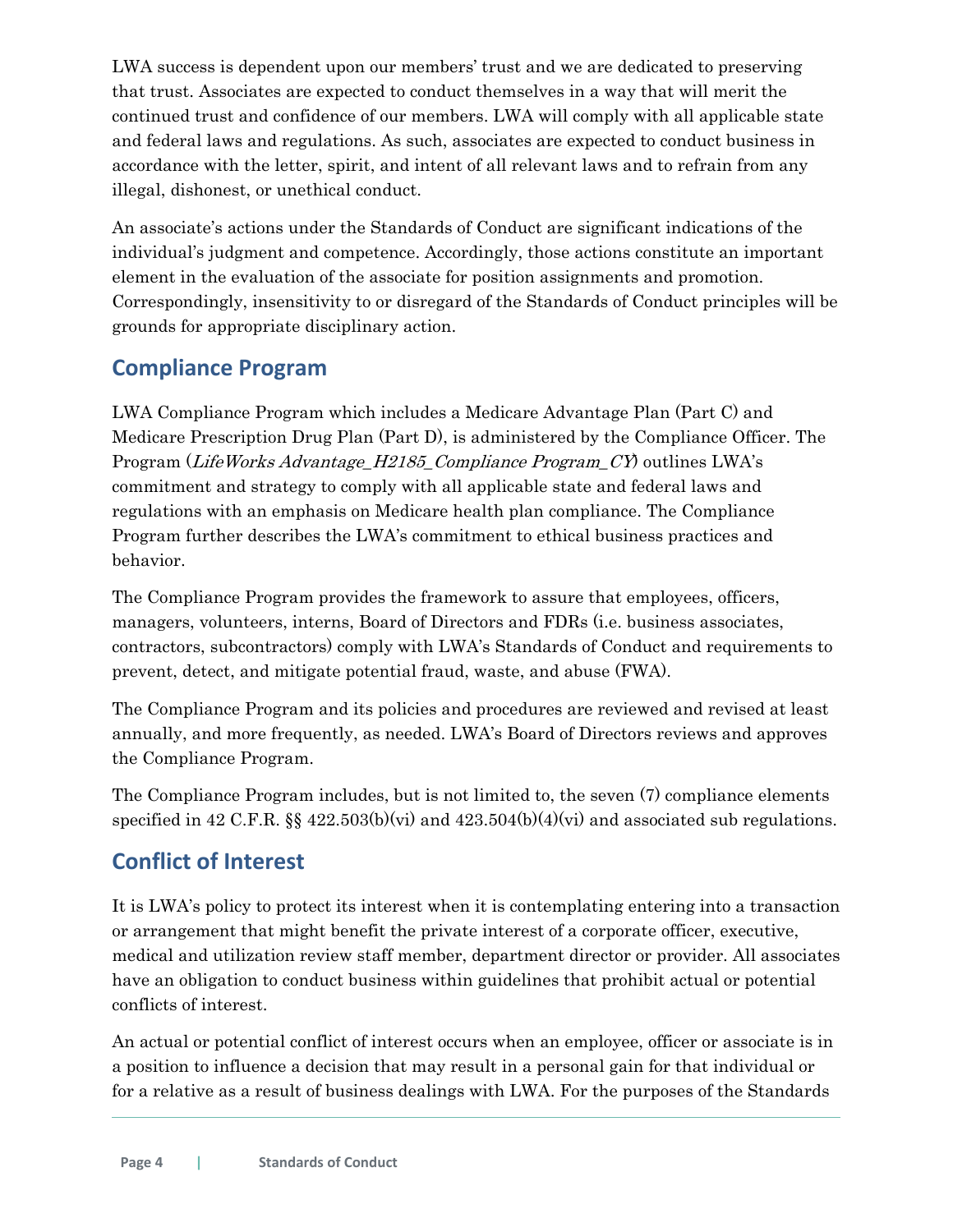of Conduct, a relative is any person who is related by blood or marriage, or whose relationship with the employee, officer or associate is similar to that of persons who are related by blood or marriage. Transactions with outside firms, vendors and FDRs must be conducted within a framework established and controlled by the executive level of LWA. Business dealings with outside entities should not result in unusual gains for those firms. Unusual gains refer to bribes, product bonuses, special fringe benefits, unusual price breaks, and other windfalls designed to ultimately benefit the entity, employee, officer, associate, or all parties.

No "presumption of guilt" is created by the mere existence of a relationship with outside entities. However, if employees, officers or associates have any influence on transactions involving purchases, contracts, or leases, it is imperative they disclose any such relationships to LWA management as soon as possible so that safeguards can be established to protect all parties. Personal gain may result not only in cases where an employee, officer, associate or relative has a significant ownership in an entity with which LWA does business, but also when an employee, officer, associate or relative receives any reward, bribe, substantial gift, or special consideration as a result of any transaction or business dealings involving LWA.

As appropriate, employees, officers and associates should seek further clarification through Compliance on issues related to potential conflicts of interest.

## <span id="page-4-0"></span>**Patient Privacy and Confidentially**

LWA members and associates have the right to expect that private information used and stored by LWA will be protected and kept confidential. When members choose LWA for their care, they provide us with sensitive personal information. This can include names, addresses, phone numbers, social security numbers, medical diagnosis, family illnesses, genetic information, prescription histories and other personal information. Employees and LWA business associates must protect patient privacy and personal health information as they perform their day-to-day work. Private information should always be safeguarded from unauthorized use and disclosure. The LWA HIPAA Privacy and Security Plan and other related health information policies provide additional guidance and details.

## <span id="page-4-1"></span>**Political Contributions**

LWA will not make any contribution to any political party or to any candidate for political office in support of such candidacy except as provided in these Standards of Conduct and as permitted by law.

In the United States, federal law strictly controls corporate involvement in the federal political process. Generally, federal law provides that no corporation may contribute anything of value to any political party or candidate in connection with any federal election.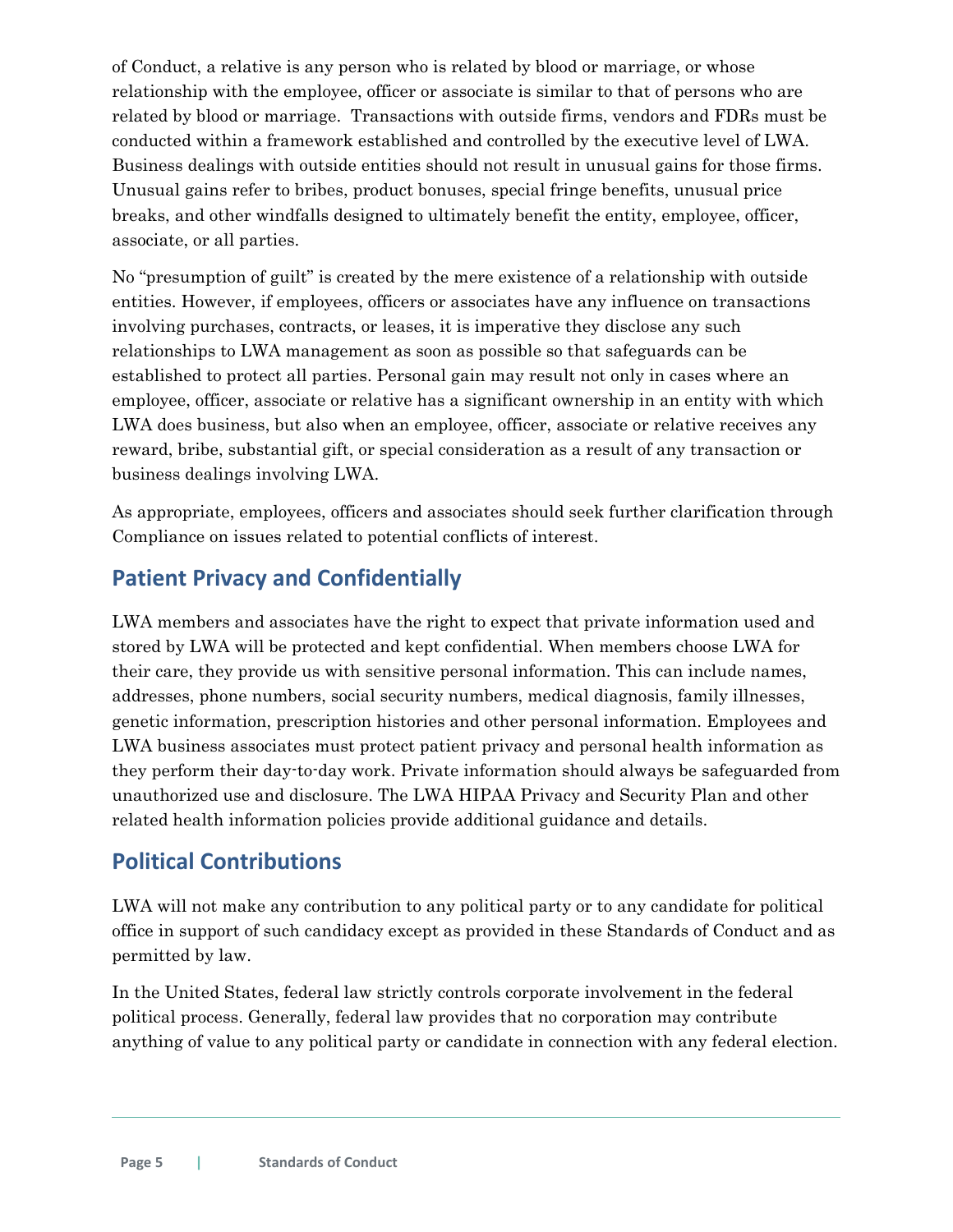While similar laws apply in some states and their political subdivisions, in many jurisdictions in the United States, corporate contributions to candidates and political parties in connection with state and local election campaigns are lawful.

This policy is not intended to prevent the communication of LWA views to legislators, governmental agencies, or to the general public with respect to existing or proposed legislation or governmental policies or practices affecting business operations. Moreover, under these Standards of Conduct, reasonable costs incurred by LWA to establish or administer political action committees or activities organized to solicit voluntary political contributions from individual associates are not regarded as contributions to political parties or candidates, where LWA may lawfully incur such costs.

## <span id="page-5-0"></span>**State and Federal Regulations**

LWA complies fully with all applicable laws and industry regulations, including the following:

#### <span id="page-5-1"></span>**False Claims Act (FCA)**

The FCA and related state laws make it illegal to submit or cause the submission of false or fraudulent claims, records or statements to obtain payment from the government. This would also include accurate and consistent payment to our providers and reporting such as encounters to the Department of Medicare and Medicaid Services (CMS).

Associates and FDR's are expected to operate with honesty and transparency at all times. As a means to encourage employees to report suspected wrongdoing, the "whistleblower" provision of the FCA allows any person with actual acknowledge of suspected false claims, who has first made a good faith effort to exhaust internal reporting procedures, to file a lawsuit on behalf of the government and potentially share in a percentage of the amount recovered.

#### <span id="page-5-2"></span>**Anti-Kickback Statue (AKS)**

The AKS prohibits LWA from knowingly and willfully paying something of value to providers, members or potential members for a referral or in return for enrolling with the health plan. A violation of the AKS can result in both civil and criminal penalties. While certain nominal "gifts" are allowed by CMS, it is incumbent on associates, FDR's and Sales Agents to understand the requirements and limits of such gifts.

#### <span id="page-5-3"></span>**Civil Monetary Penalties Law**

Civil Monetary Penalties regulations authorizes the Secretary of Health & Human Services to impose civil monetary penalties, an assessment, and program exclusion for various forms of fraud and abuse involving the Medicare and Medicaid programs. The Inspector General must only prove liability by a "preponderance of the evidence" rather than the more demanding "beyond a reasonable doubt" standard required in criminal actions. A health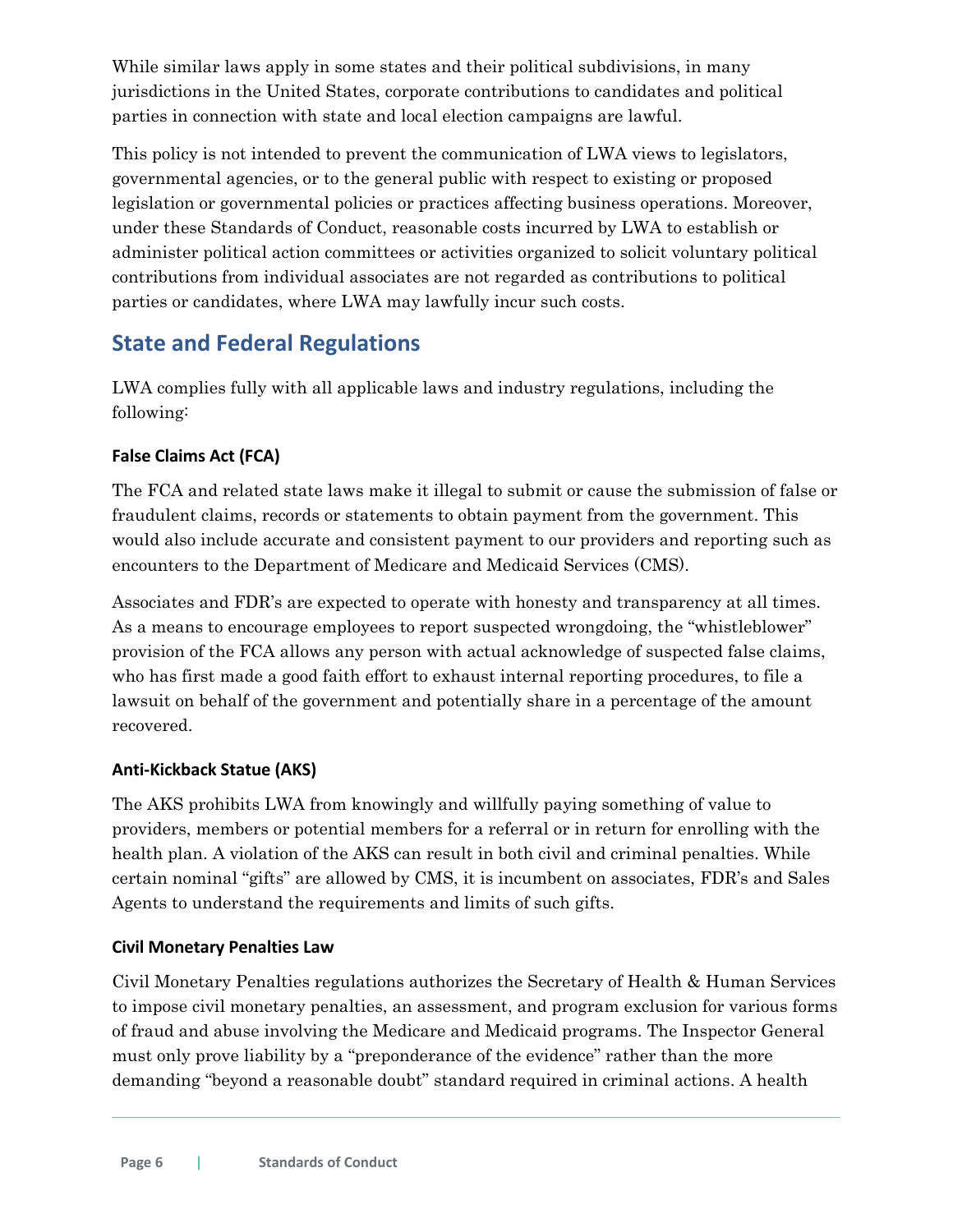care entity can be held liable based on its own actions, omissions and negligence and the actions, omissions and negligence of its employees.

#### <span id="page-6-0"></span>**Excluded Individuals and Entities**

LWA is required to screen current and prospective associates, FDR's, participating providers and subcontractors against the Health and Human Services (HHS) – Office of Inspector General (OIG) List of Excluded Individuals and Entities (LEIE) and the General Services Administration (GSA) System Award Management (SAM) exclusions. It is LWA's policy to not employ or contract with anyone listed on the LEIE, or make payment to any provider listed on the OIG exclusion list or SAM list.

## <span id="page-6-1"></span>**Reporting Potential or Detected Noncompliance or Fraud, Waste, and Abuse**

LWA expects all employees, officers, associates and FDRs to conduct themselves in an ethical manner, and to report all instances of noncompliance FWA through appropriate mechanisms. The Standards of Conduct identifies how issues can be reported and that such reporting can be done anonymously and confidentially, and without fear of retaliation. To this extent, LWA maintains an anonymous, toll-free telephone hotline (1-844-317-9059) that can be accessed 24 hours/365 days a year. Reported issues will be addressed in a timely manner. In addition, compliance and ethics are valued at the highest levels of authority within the organization.

LWA is committed to complying with all applicable federal and state laws, including but not limited to those addressing noncompliance and FWA. Associates are expected to immediately report any potential false, inaccurate, or questionable issues to their supervisors and/or the Compliance Officer in accordance with LWA policies. Any associate who is requested to engage in any activity which is or may be contrary to the intent and spirit of the Standards of Conduct must promptly report such information to his or her supervisor and to the Compliance Officer. Likewise, any associate who acquires information that gives the associate reason to believe that any other associate or FDR is engaged in conduct forbidden by the Standards of Conduct must promptly report such information to his or her supervisor and to the Compliance Officer.

LWA employees, officers and associates and FDRs should use the following information to submit questions and concerns related to business ethics, compliance or reports of suspected or detected noncompliance or potential FWA.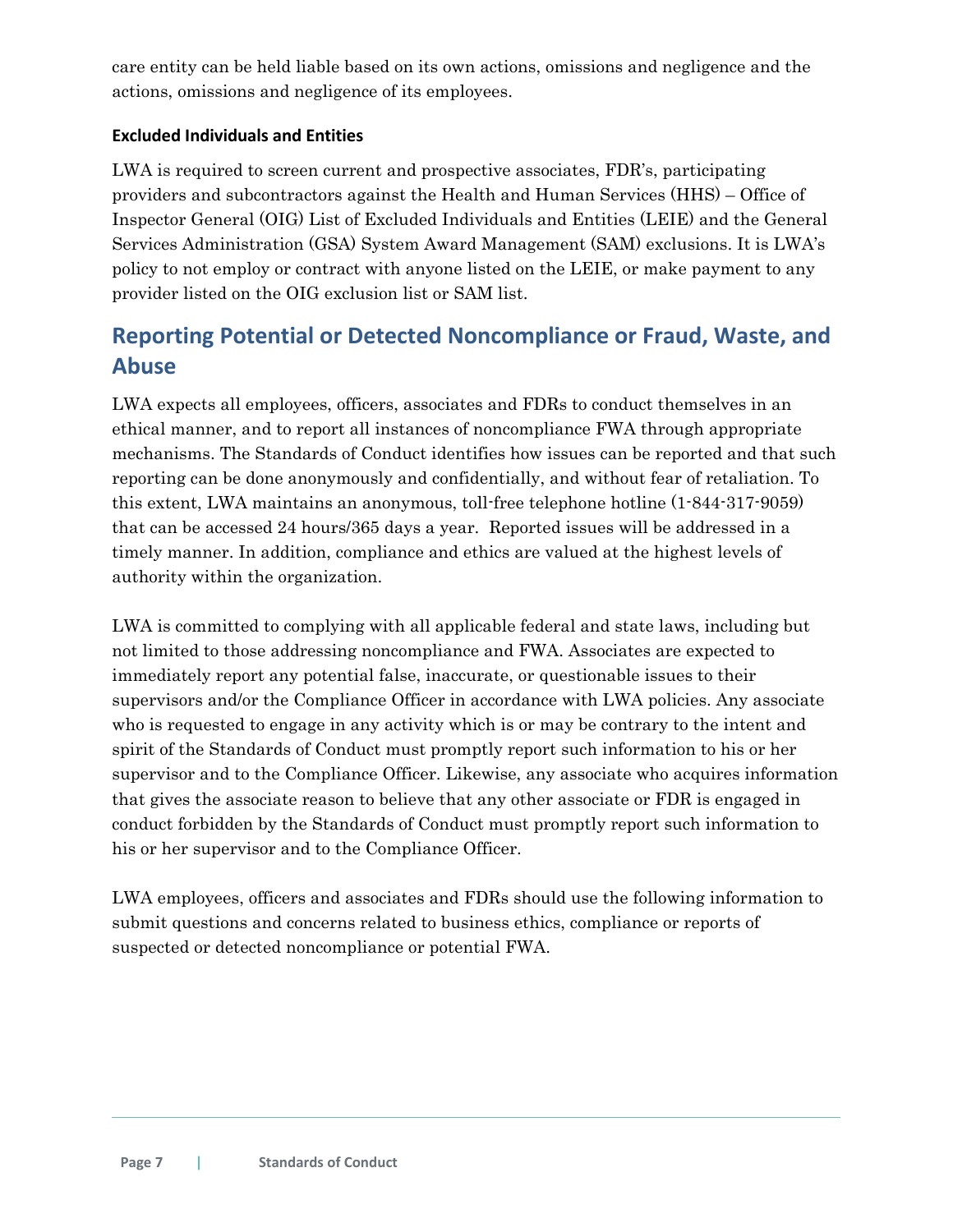| <b>Methods for Reporting Potential and Detected Noncompliance and</b><br>Fraud, Waste, and Abuse (FWA) |                                                                 |  |
|--------------------------------------------------------------------------------------------------------|-----------------------------------------------------------------|--|
| <b>Anonymous Hotline</b>                                                                               | 1-844-317-9059                                                  |  |
| <b>Confidential E-mail</b>                                                                             | compliance@lifeworksadvantage.com                               |  |
| <b>Mailing Address</b>                                                                                 | LifeWorks Advantage<br>P.O. Box 29600<br>Roanoke, VA 24018-0796 |  |

Through contractual delegation, all FDRs have an obligation to report incidents of FWA to the Compliance Officer or the Plan sponsor, as incidents are identified.

## <span id="page-7-0"></span>**Non-Retaliation Policy**

LWA maintains a strict policy of non-retaliation and non-retribution for reporting violations of the Standards of Conduct in good faith. Associates at all levels are prohibited from engaging in any form of retaliation, retribution or any form of harassment against another employee for reporting wrongdoing. The same non-retaliation policy applies to members and providers who report an associate violating the Standards of Conduct.

LWA is prohibited by law from retaliating in any way against any associate or contractor who in good faith reports a perceived problem, concern, or issue involving noncompliance or FWA, and will not take punitive action against an associate who reports such information.

## <span id="page-7-1"></span>**Training and Education Activities**

To assist associates with understanding potential issues and to comply with Centers for Medicare and Medicaid Services (CMS) requirements, certain training and education activities are required to be administered upon hire and annually, thereafter.

#### <span id="page-7-2"></span>**Fraud, Waste, and Abuse**

Combating FWA is everyone's responsibility! As an individual who provides health or administrative services for Medicare enrollees, every action you take potentially affects Medicare enrollees, the Medicare Program, or the Medicare Trust Fund.

LWA is committed to the responsible stewardship of our resources, and maintaining a comprehensive plan for detecting, preventing, and correcting FWA. To that end and as required by CMS, LWA provides FWA training to associates, upon hire and annually, thereafter and is available to FDR's.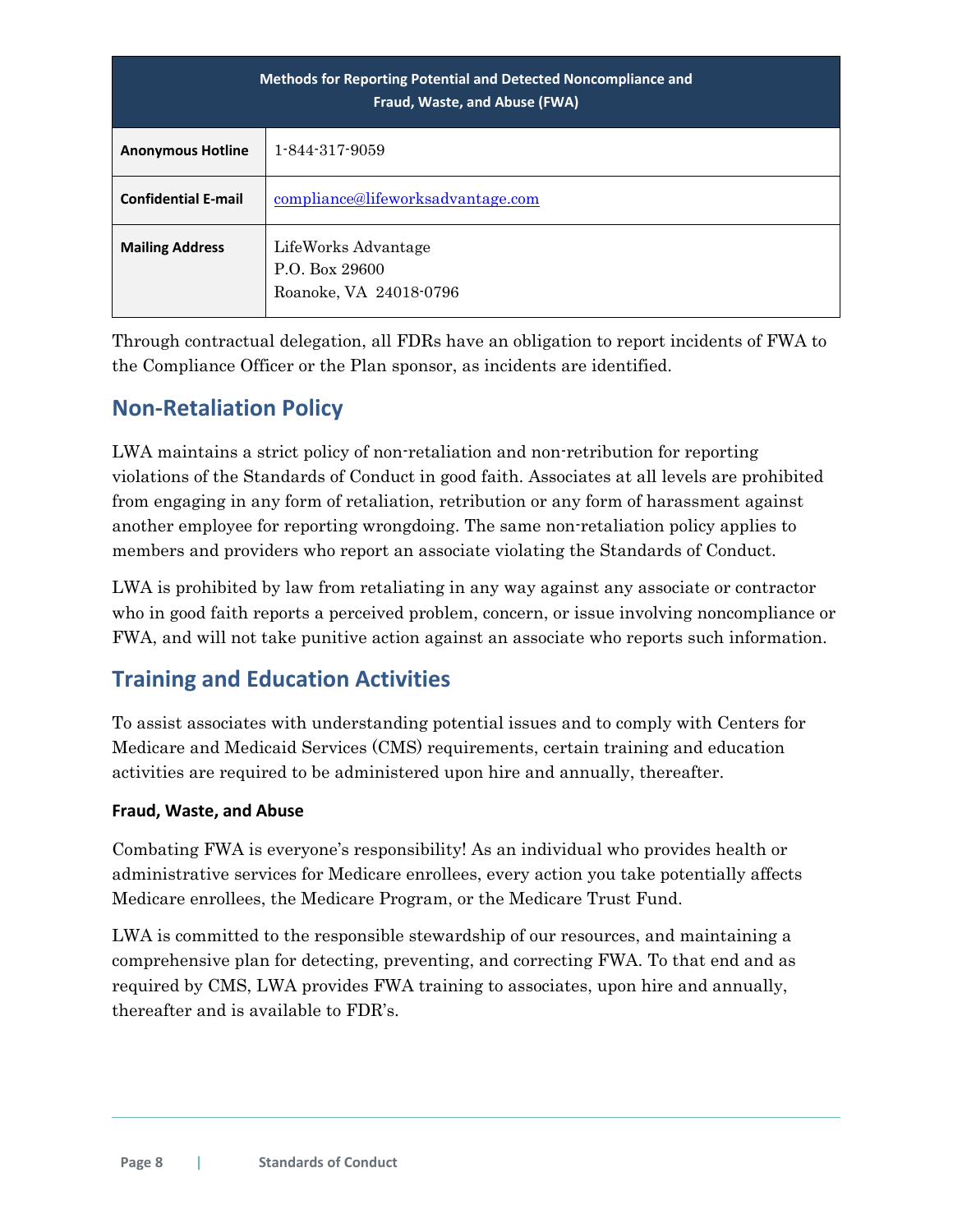#### <span id="page-8-0"></span>**General Compliance**

General compliance training addresses preventing, detecting, and correcting noncompliance issues, a description of the compliance program, and methods for reporting potential issues of noncompliance that ensure confidentiality and anonymity. Moreover, such training efforts will highlight that LWA adheres to a standard of non-retaliation for compliancerelated questions or reports of potential noncompliance or FWA. LWA provides general compliance training to associates, upon hire and annually, thereafter and is made available to FDR's.

#### <span id="page-8-1"></span>**Protecting Individual's Health Information**

The Health Insurance Portability and Accountability Act of 1996 (HIPAA) creates a framework to protect the privacy and security of patients' and health plan members' health information. LWA supports the goals of HIPAA and through training and education documents its commitment to comply with these laws in *HIPAA Privacy and Security Plan* policy.

## <span id="page-8-2"></span>**Violations of the Standards of Conduct**

Violations of these Standards of Conduct are grounds for disciplinary action up to and including discharge, adapted to the circumstances of the particular violation and having as a primary objective furtherance of LWA interest in preventing violations and making clear that violations are neither tolerated nor condoned.

Disciplinary action will be taken, not only against individuals who authorize or participate directly in a violation of these Standards of Conduct, but also against:

- Any associate who may have deliberately failed to report a violation of these Standards;
- Any associate who may have deliberately withheld relevant and material information concerning a violation of these Standards of Conduct; and
- The violator's managerial superiors, to the extent that the circumstances of the violation reflect knowledge, inadequate leadership and/or lack of diligence.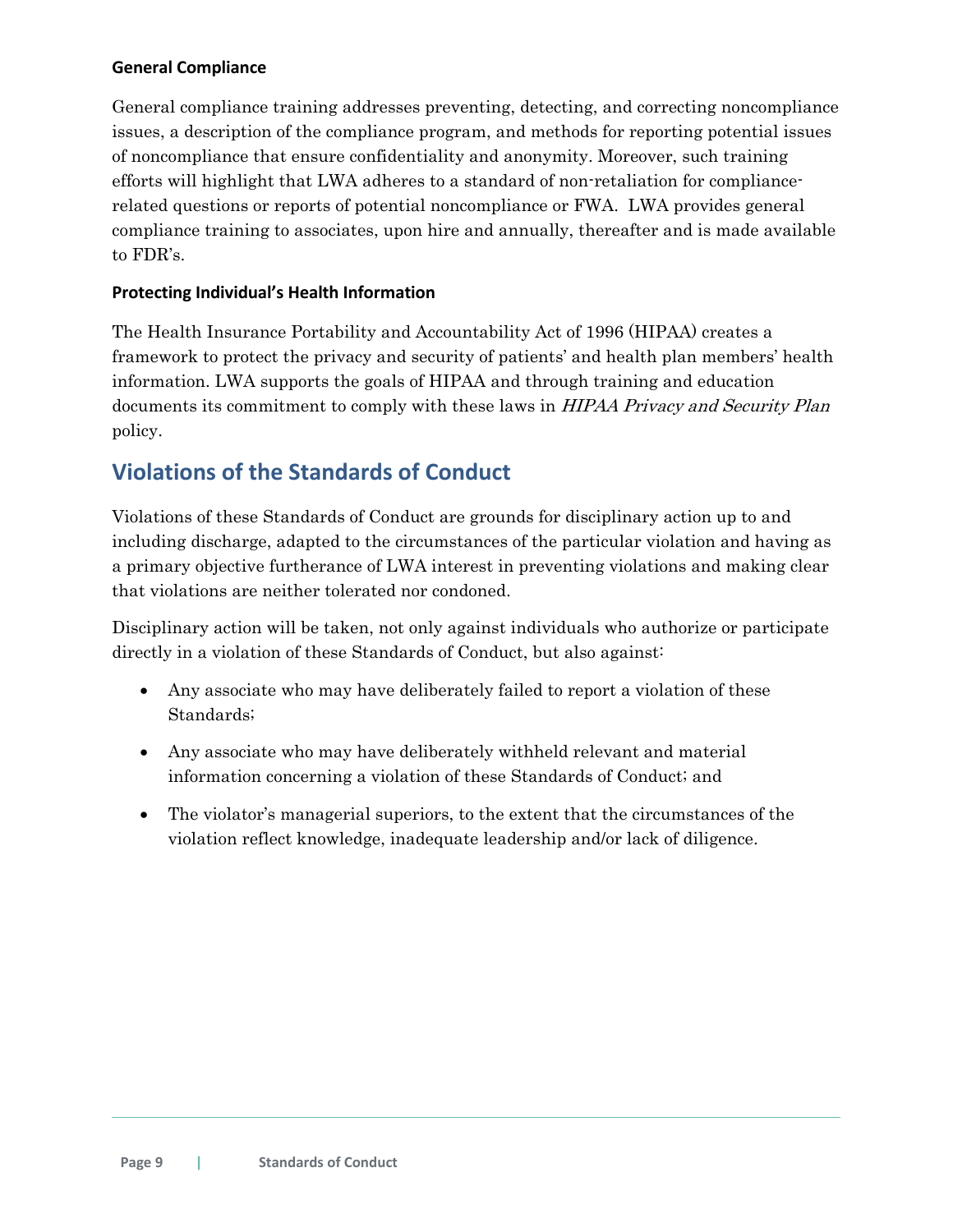# <span id="page-9-0"></span>**LifeWorks Advantage Compliance Officer Contact Information**

| Compliance Officer | Jeremy Allen                                                                          |
|--------------------|---------------------------------------------------------------------------------------|
| Phone              | 1-540-776-7538                                                                        |
| E-mail             | compliance@lifeworksadvantage.com                                                     |
| Mailing Address    | Compliance Officer<br>LifeWorks Advantage<br>P.O. Box 29600<br>Roanoke, VA 24018-0796 |